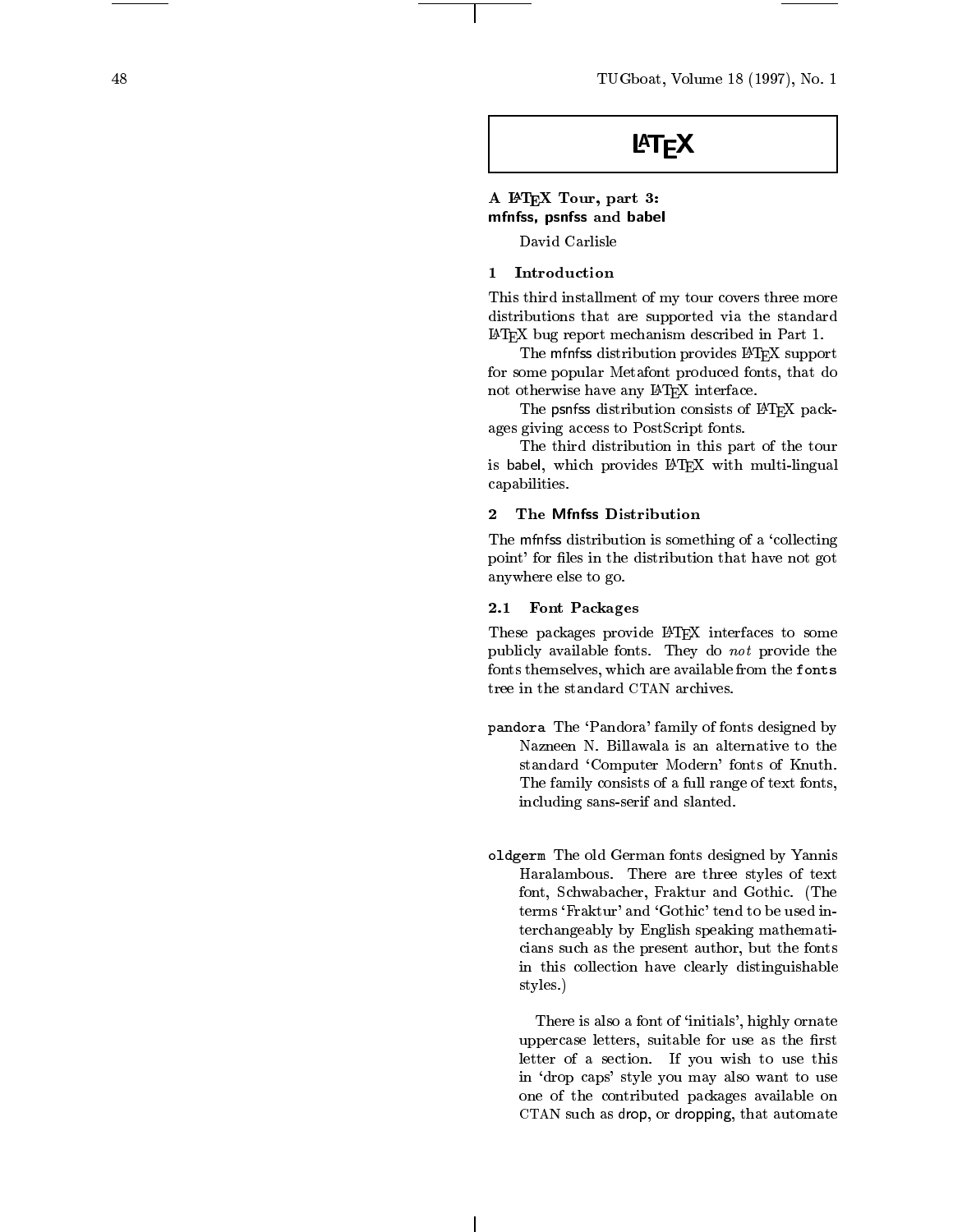TUGboat, Volume 18 (1997), No. 1 49

the setting of a suitable paragraph shape and inserting the initial letter at the correct size.<sup>1</sup>

#### 2.2 T1 Encoded 'Concrete' Fonts

**Note:** The following two files require the old release 1.1 of the dc fonts. Hopefully there will soon be an officially supported release of T1 encoded 'concrete' fonts based on the recently released ec fonts. At that time these files will probably be withdrawn from this

- asser me metallite source met used by the output files from dccrstd.tex to generate Concrete Roman fonts in T1 encoding.
- $\mathbf{L}$  is the state in the generation of the generation of  $\mathbf{L}$ Concrete Roman fonts in T1 encoding. It will produce a number of .mf files corresponding to Concrete Roman fonts in different sizes. By modifying the table inside this file further Metafont driver files can be generated. The .fd files for the Concrete Roman fonts can be produced with cmextra.ins which is part of the  $IATFX$

#### 3 The Psnfss Distribution

With the release of  $\text{LATEX2}_{\varepsilon}$ , LATEX gained inbuilt support for the use of alternative font families in documents, and in particular for the use of scalable font formats such as Type 1 (PostScript) or True-Type.

The collection of packages, coordinated by Sebastian Rahtz, known as psnfss offers convenient interfaces to most of the more common font sets.

Most of the files here relate to font files renamed to a consistent naming scheme, promoted and maintained by Karl Berry. This encodes the font vendor, and details of the font such as its weight, style and encoding into a compact name that usually fits in the eight letter filenames used by some common filesystems. More information about the font naming scheme can be found on CTAN in info/fontname. It should be noted however that the packages themselves, such as the times package, do not depend on any particular font naming con vention. LATEX isolates packages from the details of the external font files by the use of 'fd' (Font Descriptor) files which map the IATEX 'NFSS' model of fonts to the external font metric files.

In principle, there is no real need for packages to load text fonts into LAT<sub>F</sub>X. For example, once the font metrics and font descriptor files for Times Roman (which is ptm in the Karl Berry Naming Scheme) are installed, then one could in principle switch to Times Roman in a IATEX document by simply specifying \fontfamily{ptm}\selectfont. Normally one would instead want to assign the new font to one of the `default' LATEX families, Roman, as used by \rmfamily, Sans Serif (\sffamily) and Typewriter or Monospace (\ttfamily).

The support for PostScript fonts is split into two. The CTAN fonts/psfonts area contains material that is mainly automatically generated from  ${\rm the\; Adobe\; font\; metric\; files\; that\; are\; distributed\; with}$ all Type 1 fonts. This includes the font metrics themselves, the Font Descriptor files, the 'map' files used to make fonts known to the dvips driver, and some basic packages to declare single fonts to L<sup>AT</sup>EX. This is supplemented in macros/latex/packages/ psnfss by the `hand written' packages of the psnfss collection that load popular combinations of font families, or deal with mathematics.

This section refers at various points to Post-Script or Type 1 fonts, but in fact the TEX support for these fonts applies equally well to True Type, or other scalable formats. As long as TEX has access to the font metrics, the font format does not matter (to TEX; it matters to the driver you use to print the DVI file).

#### 3.1 Psfonts

The CTAN psfonts area primarily contains the font metric and IATEX font descriptor files, organised by font vendor, as outlined below. The basic format of the file structure is the same for each font family, so only the top level directories are given here, except for the Adobe Times family, which is further expanded as an example.

#### 3.1.1 Font Vendors

The font subdirectories of fonts/psfonts are:

- adobe Fonts sold by Adobe, or built into PostScript i devices.
- $\mathbf{F}$  Forted designed by Bigelow and Holmes, these are  $\mathbf{F}$ mainly sold through Y&Y.
- 
- monotype Monotype fonts.
- $t = t$  . The Blue Sky Research for the Blue Sky Research  $t$ Macintosh TEX implementation.
- urw. Forms distributed by URW.
- xadobe Adobe `expert' font sets.
- xmonotype Monotype `expert' font sets.

Each of the vendor directories contains subdirectories corresponding to the font families supported by the psfonts distribution. (Using the tools provided one can generate TFX support files for most

 $\,$  - The fd nies provided here load the original yinit font. The CTAN archives also contain 'yinitas', a modified version  $P^{\text{OL}}$ of this font.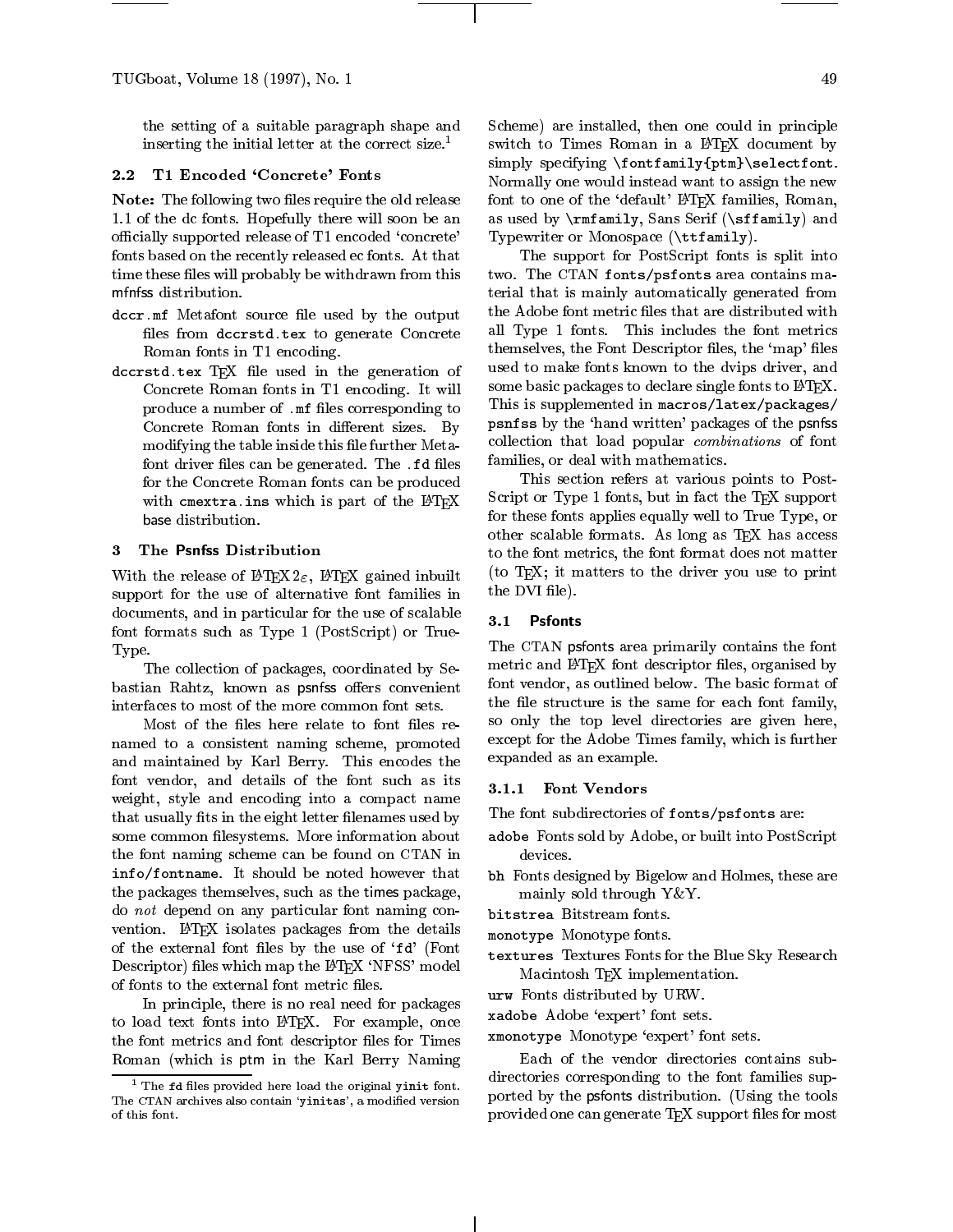other text fonts, the selection here is really just a set of examples.)

- The subdirectories of the adobe directory are:
- agaramon Adobe's rendition of a Garamond serif Roman family. (Commercial.)
- avant gar Avant Garde sans series (built into most in PostScript devices).
- baskervi Baskerville, a commercially available serifed Roman family.
- bembo Bembo, a commercially available serifed Roman family.
- bookman Bookman (built into most PostScript devices).
- centaur Centaur, a commercially available serifice Roman family.

courier courier (built into all PostScript devices).

- garamond Garamond 3. Another Garamond serif Roman family. (Commercial.)
- $\Box$ serif family.
- helvetic Helvetica (built into allPostScript devices).
- nbaskerv ITC New Baskerville, another variant on the Baskerville theme. (Commercial.)
- ntentration Century Dencested (built into the contract into the contract of the contract into the contract of most PostScript devices).
- optima Optima, a commercially available sans serif family.
- palatino Palatino serification into palatino <sub>de</sub> la matematic most PostScript devices).
- $s$  , and  $s = \cup$  , and  $s = \cup$  such that  $s = \cup$  such that  $s = \cup$  . If  $s = \cup$
- times Times Roman (built into all PostScript devices).
- univers Universy a commercially available same by serif family.
- utopia Utopia, a commercially available serifed Roman family.
- $\blacksquare$ zaph ITC  $\blacksquare$   $\blacksquare$   $\blacksquare$   $\blacksquare$   $\blacksquare$   $\blacksquare$   $\blacksquare$   $\blacksquare$   $\blacksquare$   $\blacksquare$   $\blacksquare$   $\blacksquare$   $\blacksquare$   $\blacksquare$   $\blacksquare$   $\blacksquare$   $\blacksquare$   $\blacksquare$   $\blacksquare$   $\blacksquare$   $\blacksquare$   $\blacksquare$   $\blacksquare$   $\blacksquare$   $\blacksquare$   $\blacksquare$   $\blacksquare$   $\blacksquare$   $\blacksquare$   $\bl$ into most PostScript devices.
- zapt Ding Itch Dingbats. A symbol for a symbol for a symbol for built into most PostScript devices.

All the directories corresponding to a font family look essentially the same, each with the following subdirectories.

- dvips Contains the 'map' file for the dvips driver  $\quad$  1w program. This file can be appended to psfonts.map of used via a consequence more to tell dvips where to find the specified fonts. A suitable configuration file is included in the directory.
	- Other drivers will need similar information, but perhaps in a different format.
- tex This directory contains the form and descript the form which must be placed in the input path for  $LATEX$ , so that  $LATEX$  has available the information about the available fonts. For some font families this directory would also contain a LATEX package that assigns the fonts to one of the standard LAT<sub>F</sub>X font families, such as \sffamily. Some packages, such as times, are not distributed here as they would clash with the packages distributed as part of psnfss, as described below.
- $\tt{tfm}$  The font metrics, in  $\rm{`tfm'}$  format. These files contain all the information about letter sizes, ligatures, and kerning that T<sub>E</sub>X needs to typeset text.

There are several files, as each font in the original family is made available in several encodings, the two main ones being the `Classic' T<sub>EX</sub> encoding used by Computer Modern. This is known as OT1 in LATEX, and as `7t' in the Karl Berry font naming scheme used here. Similarly the files with names ending in '8t' relate to fonts encoded to the eight bit 'Cork' encoding, known as T1 in IATFX.

ve the virtual formula formula (but not all) drivers. handle the re-encoding of the original fonts to the encodings that TEX expects by means of the virtual font mechanism. Some special fonts, such as Zapf Dingbats are not re-encoded, and so do not have a vf directory.

There is one very important thing to note about the above list. There are no fonts! Almost all of the fonts/psfonts area of CTAN is concerned with providing mechanisms for using fonts that you have obtained elsewhere. The fonts may be built in to your printer, or may be purchased separately. There are a few freely available Type 1 fonts. In such cases there will be an additional directory, type1, which contains the font files (normally in 'pfb' format).

#### 3.1.2 Standard PostScript Fonts

In addition to the above directories, the psfonts area contains two zip files. If you need the files and have not got unzip (or pkunzip or winzip or. . . ) then you can get a copy of unzip from the CTAN support area.

 $\blacksquare$  .  $\blacksquare$  .  $\blacksquare$  .  $\blacksquare$  .  $\blacksquare$  .  $\blacksquare$  .  $\blacksquare$  .  $\blacksquare$  .  $\blacksquare$  .  $\blacksquare$  .  $\blacksquare$  .  $\blacksquare$  .  $\blacksquare$  .  $\blacksquare$  .  $\blacksquare$  .  $\blacksquare$  .  $\blacksquare$  .  $\blacksquare$  .  $\blacksquare$  .  $\blacksquare$  .  $\blacksquare$  .  $\blacksquare$  .  $\blacksquare$  .  $\blacksquare$  .  $\blacksquare$ the psfonts/adobe tree that corresponds to the `Standard 35' PostScript fonts as used in Adobe Laserwriter printers. If you are only interested in using fonts built into your printer, and not in using downloaded fonts, then just get this file rather than the large collection of metrics in psfonts/adobe.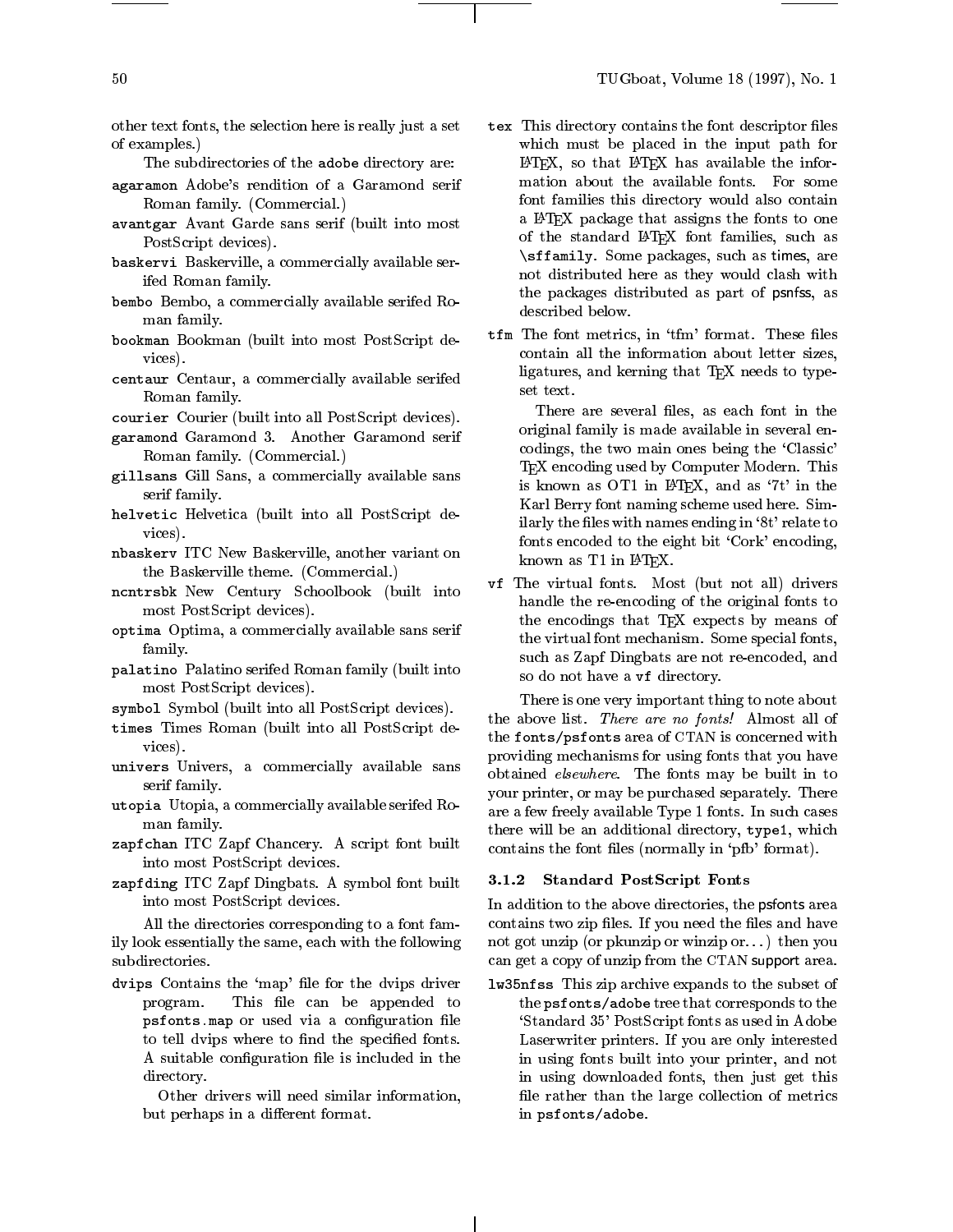lw35pk This zip archive contains bitmap fonts for the `Standard PostScript fonts' in the usual PK format understood by most dvi drivers. This enables documents using Type 1 fonts to be previewed with dvi previewers that can not use outline font formats. (For example xdvi or the emtex drivers).

# 3.1.3 Tools and Extra Packages

There are a few remaining directories in psfonts.

- $\frac{1}{2}$  The  $\frac{1}{2}$   $\frac{1}{2}$  textcomp package and related utilities for accessing fonts in the `text companion' encoding known as TS1 in L<sup>AT</sup>FX. These include the TC fonts that are distributed with the EC fonts, and suitably re-encoded fonts from the standard Type 1 font sets. This encoding contains many non alphabetic symbols that should match the current text font (rather than the math font). It includes currency symbols, superior digits, dagger signs, etc.
- mathemp as contributed package for using the text. companion fonts in math mode.
- tools The source for the scripts and utilities used for generating all these files.

#### $3.2$ **Standard Psnfss Packages**

By contrast to the packages and font descriptor files in the psfonts distribution, the psnfss distribution contains 'hand written' files. These are either used to set up popular combinations of the `standard' fonts, or load alternative font sets for mathematics. Due to the nature of mathematics fonts, these latter packages are typically much more complicated internally than the one or two line packages that load text fonts. For the user, however, this complexity should not be apparent.

The first set of packages (all generated from the source file psfonts.dtx) load combinations of the Basic Adobe PostScript font set into LATEX.

 $t = 1$  . The state  $\frac{1}{2}$  is declared  $\frac{1}{2}$  and  $\frac{1}{2}$  in  $\frac{1}{2}$ Roman as \rmfamily. For mainly historical reasons, this package also declares Helvetica as \sffamily and Courier as \ttfamily, so effectively ensuring that all text (but not mathematics) is set in the basic PostScript font set.

This is a convenience for the user who wants to replace all the text fonts by references to the basic Adobe fonts. It is an advantage to do this if you want to produce device independent and small PostScript documents for distribution. The disadvantage is that Times Roman, Helvetica and Courier, despite being the `standard PostScript combination' look particularly horrible if placed next to each other at the same nominal size, as done by this package. Helvetica has a much larger `x-height' (the height of the lower case letters) than Times Roman, so if sans serif and Roman text are mixed in-line, then the sans serif looks much too big. (This is not so much of a problem if the sans serif is only used for headings.) Courier is just too 'wide' when placed alongside Times Roman, which is a particularly compact font.

To partially compensate for these problems, the pslatex package (written by me, but currently distributed as a contributed package, not part of the core LAT<sub>E</sub>X distribution) is an alternative to the times package. It loads Helvetica scaled by  $90\%$  and loads Courier by way of a virtual font that condenses it by scaling the horizontal direction (only) by 85%. pslatex also contains a copy of the mathptm package (see below) so installs a Times-Italic based font set for use in mathematics.

- palatino Declares Palatino as \rmfamily, and a Helvetica and Courier as \sffamily and \ttfamily.
- $\ldots$  . Declares  $\ldots$  . The contract  $\ldots$ change the other families.)
- avant Declares Avant Garde as \sfranching. (Does Avant not change the other families.)
- newcent Declares New Century Denocrocent as \rmfamily, Avant Garde as \sffamily and Courier as \ttfamily.
- bookman Declares Bookman Roman as \rmfamily, Avant Garde as \sffamily and Courier as \ttfamily.
- chancery Declares Zapf Chancery as \rmfamily.

The above packages only affect text fonts, not mathematics. psfonts.dtx contains one special package, written by Alan Jeffrey, which does affect the math setup.

 $\mathbf{m}$  and  $\mathbf{r}$  and  $\mathbf{r}$  package uses a set of virtual virtual virtual  $\mathbf{r}$ use various built in or freely available fonts to make a set of fonts suitable for replacing the standard Computer Modern Math fonts. In the current release, bold fonts (and so the LATEX  $\boldsymbol{\theta}$  are not supported. The notation of supported the supported  $\boldsymbol{\theta}$ pslatex package referred to above contains an essentially verbatim copy of mathptm.

One may use mathptm as an example of the coding needed to make virtual fonts for mathematics based on other text italic fonts. How successful this will be depends to a certain extent how visually compatible are the symbols that are gathered from the various 'real'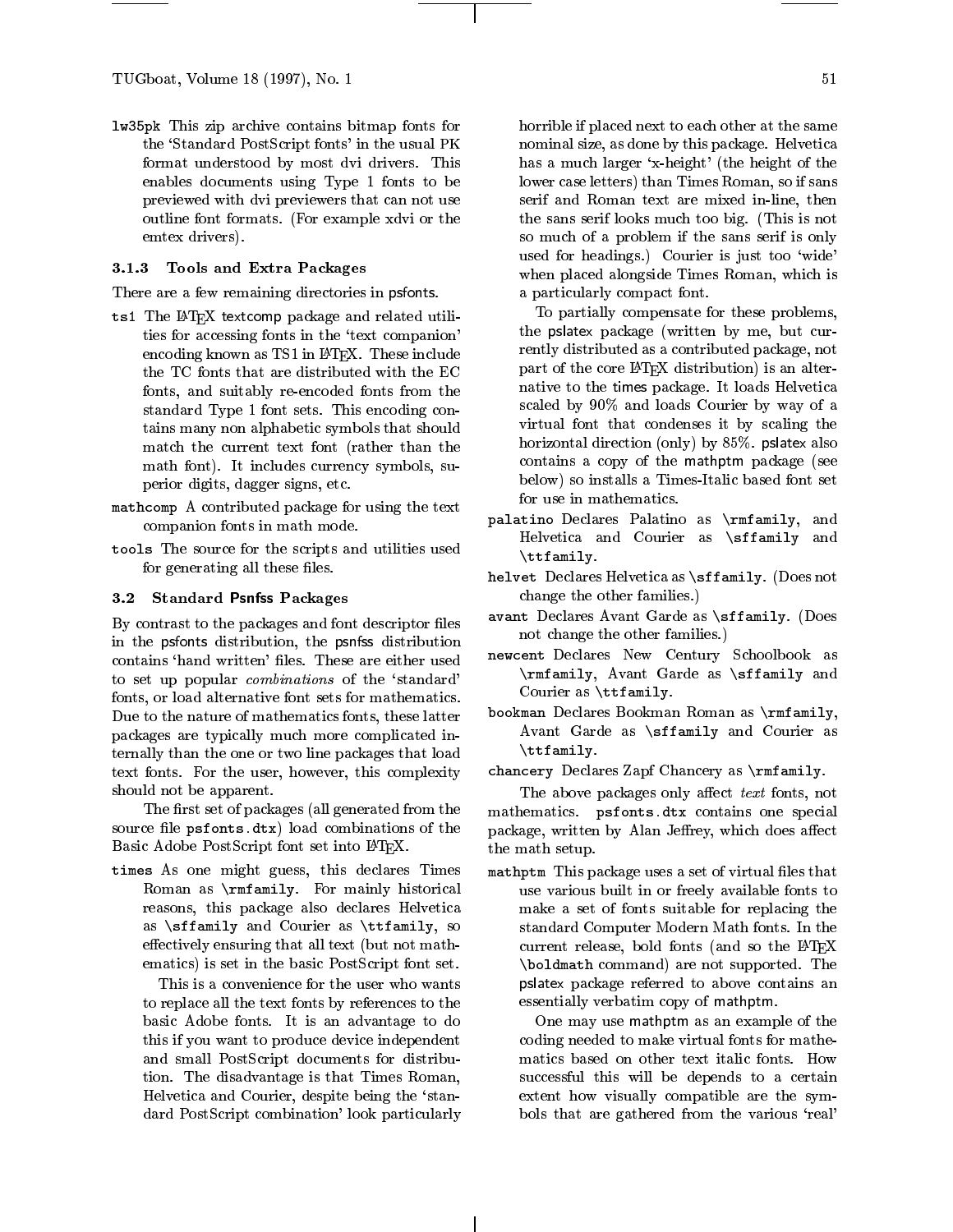fonts that are used by the virtual math fonts. fonts (the main one being that documents using freely available fonts may be more easily placed on the Web in PostScript form), however the result is never likely to be as good as using fonts that have symbols that are designed to be visually compatible. For mathematics use within T<sub>F</sub>X, that currently restricts use to Computer Modern, or the commercial MathTime or Lucida Bright font sets described below.

The psfonts.dtx source file contains one other package:

 $p = -1$ . This declares the Zapf Dingbats font which  $T$ contains an assorted mixture of symbols, and also defines new user level commands to access these symbols. See the package documentation, or The IATEX Companion for details.

### 3.3 Freely Available Type 1 Text Fonts

The next set of packages are contributed by Peter Dyballa. In fact these are just one-line packages loading the appropriate font. Most of the code is in the fd files which are generated from the same source file.

- charter Denes \rmfamily to use Bitstream Charter
- nimbus Declares URW Nimbus Roman-Regular and Museum Roman-URW Nimbus Sans-Regular as \rmfamily and \sffamily. These are essentially free clones of Times Roman and Helvetica.
- utopia Denes (2000 1000 1000 1000 1000 1000 1000 Regular.

#### 3.4 Commercial Text Fonts

The following packages are generated from the string of the string of the string of the string of the string of the string of the string of the string of the string of the string of the string of the string of the string o source file adobe.dtx. They are a rather random selection from the large catalogue of fonts sold by Adobe.

- $\Box$ \sffamily and Courier as \ttfamily.
- base basker Baskerville as  $\sim$   $\sim$   $\sim$   $\sim$   $\sim$   $\sim$

 $\tt{m}$ umes Monotype Innes as  $\tt{rmamary.}$ 

because a become as  $\overline{p}$  and assume  $\overline{p}$  , Optimals as  $\overline{p}$  as a measure  $\overline{p}$ and the ever popular Courier as \ttfamily.

### 3.5 Adobe Lucida

The following two packages relate to the original Lucida font set, designed by Bigelow and Holmes and sold by Adobe. They are generated from the alucida.dtx source le.

- There are often good reasons for making such the Roman and sans serif families, and Adobe the Roman and sans series there is an adopted to a series to Courier again as the monospaced font.
	- lucmath Lucida has a matching set of mathematics fonts suitable for TEX use. This package makes the required definitions to make these known to LATEX.

#### 3.6 Lucida Bright

A newer and more extensive Lucida family, also designed by Bigelow and Holmes but in this case sold by Y&Y, is known as 'Lucida Bright' and 'Lucida New Math'. The IATEX support described here was written by Sebastian Rahtz and myself.

lucidabr. De earlier This package (replacing the earlier this package of the earlier theory of the earlier the lucidbrb and lucidbry packages) changes the LATEX defaults for both text and mathematics to use the Lucida Bright and Lucida New Math font collections. It has numerous options to control different aspects of the package and to control which of the fonts to use. (Lucida Bright contains several font families, including `fax' and `casual' etc, as well as variant forms of the math italic alphabet.)

The LATEX package and the font descriptor files for the math fonts are generated from this source file. The font descriptor files for the Lucida text fonts in the standard LATFX encodings are available from the psfonts area (in the bh) directory, after Bigelow and Holmes, the creators of these fonts.

The TEX support and font metrics are freely available, but the fonts themselves must be purchased separately.

- lucidabr.ins LATEX installation le for Lucida Bright using the standardised 'Karl Berry'
- lucidabr.yy Alternative installation le. Use this instead of lucidabr.ins if you plan to install the fonts with their original font names, as sold by Y&Y. (In this case you do not need the fd files from the psfonts area.)
- $\blacksquare$  with  $\blacksquare$  introduction and installation guide for this package.

#### 3.7 MathTime

The MathTime fonts are produced by Michael Spi vak 'TEXplorators'. They are sold by Y&Y. The LATEX support was written by Frank Mittelbach and myself.

matheme.de.at The mathematic package is mainly concerned with mathematics setup, although it selects Times, Helvetica and Courier as the

 $-$  indi-sure why this is generated from *adobe* source me.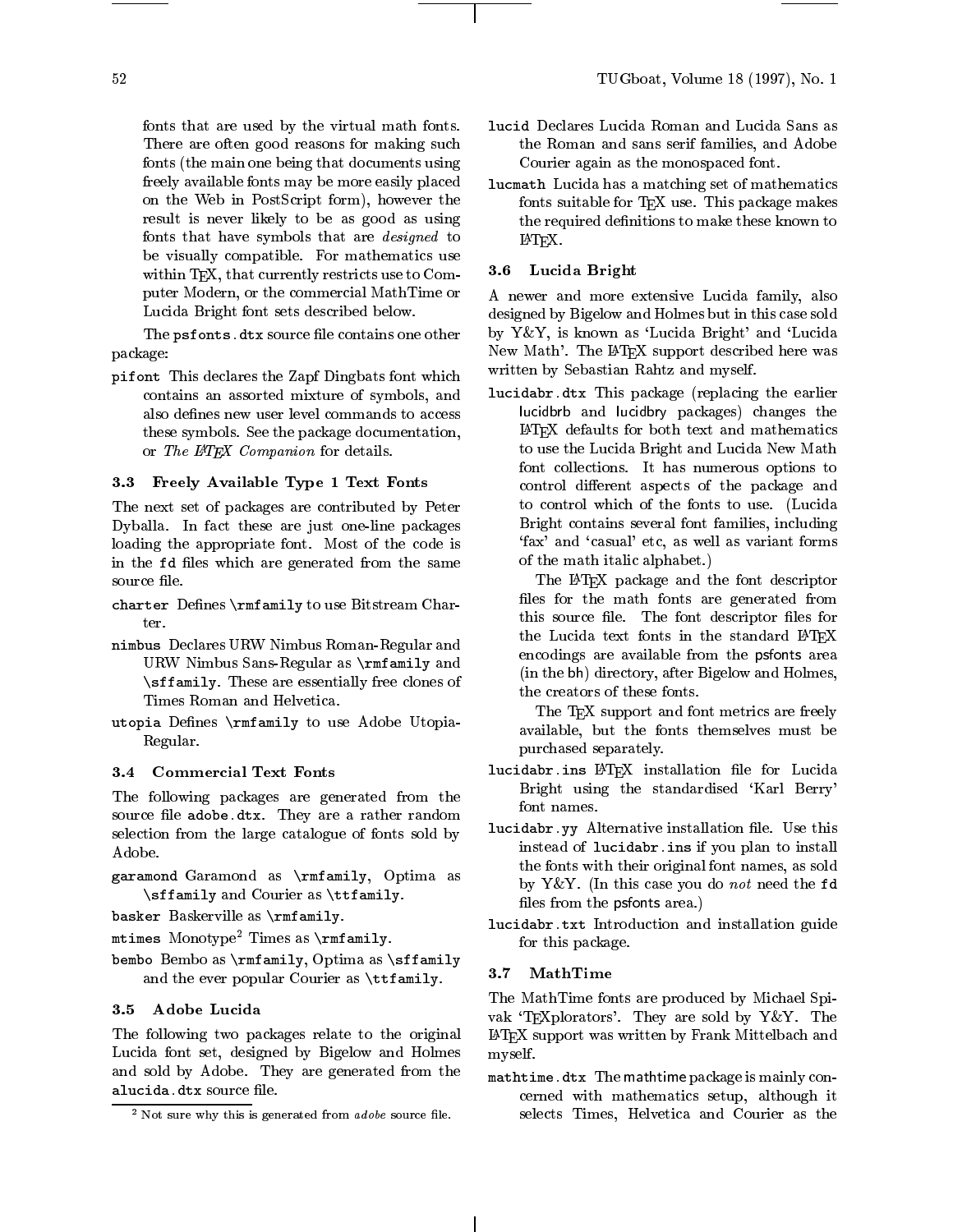text fonts if they have not already been set by another package. The MathTime mathematics fonts are specially designed to match Times Roman, but blend quite well with other text fonts that are of a similar weight. Computer Modern mathematics tends to look very 'light' if used with font families other than Computer Modern. The package has several options to control the font choices made.

- mter te source for the source for the form of the form of the form  $\mathbb{I}$  . If the for MathTime mathematics fonts.
- mathetime.ins installation into the that this integration may be edited in a couple of places depending on whether or not you have the extended `Math-Time Plus' font set which includes bold math support.
- matheme.txt Introduction and installation guide and for this package.

#### 3.8 Documentation and Other Files

readme.txt General introduction.

- psnesses: tex voor even documentation on the user and of these packages.
- test0.tex Testing accents and other encoding specific commands are working correctly using PostScript fonts.
- test1.tex Test document that uses most of the `Standard 35' fonts.
- pitest.tex Test of the pifont package.
- mathtest.tex Test of the mathptm package.
- makefile Unix `make' utility to automate installation of the packages.
- allpspe Unix stript that makes a test documents using a specied font family and then uses dvips and its associated scripts to generate 'pk' versions of the fonts.
- makepk Unix script that calls allpspk on some common fonts.

#### 3.9 Psnfssx

Recently the psnfss collection has aquired a close cousin, psnfssx, distributed as a contributed package from macros/latex/contrib/supported/psnfssx. This contains some lesser used or nonstandard packages, related to PostScript support. Of particular interest might be the ly1 files (contributed by myself) in that directory which provide the  $\mathbb{F}$ F<sub>F</sub>X support for the 'texnansi' encoding promoted by  $Y \& Y$ by way of an LY1 option to the fontinst package.

This psnfssx collection also contains some obsolete versions of packages formerly in psnfss; this material is provided for historical interest only. Use at own risk!

#### 4 The Babel Distribution

The babel package is distributed from latex/  $p$ ackages/babel and is supported via the E-IEA bug reporting address, but has origins predating the current LATEX release. As well as supporting LATEX it contains support for plain TEX (and formats such as AMSTEX or eplain that are based on plain). Primarily babel is the work of Johannes Braams, with contributions for specific language files by numerous people.

Babel consists of a 'kernel' that extends IATEX with a mechanism for switching between specified languages. Part of this kernel (related to hyphenation) must be loaded when the LAT<sub>F</sub>X format is made to get the full benefit of hyphenation tables for multiple languages. For each language, or related group of languages, supported by babel there exists a language-specific code file. This will offer translations of the fixed text strings used in the standard LATEX classes, such as 'Table of Contents', 'Figure', etc., and may also offer language-specific `shorthands' that make typing common constructs easier (for example the german option provides the construct '"ff' to produce 'ff' that would hyphenate to 'ff-f' if it fell at the end of a line). The language file may also modify the typesetting to support the normal conventions of that language. For example the french option modifies the spacing around punctuation marks in text.

## 4.1 Babel Kernel

babel.sty The main interface to babel. The user specifies all languages to be used in a document as options to this package, the last option specied is the default language for the document. So for example

### \usepackage[french,german]{babel}

would enable the use of French and German conventions within the document, with the default language being German.

 $\mathbf{h}$  and  $\mathbf{h}$  are standard LA $\mathbf{h}$  interface to  $\mathbf{h}$ phenation. When the LATEX format is being made, this file is input if it exists, to setup the required hyphenation patterns. In the base LATEX distribution there is no such file, and so a default action is taken which loads the original TEX patterns for American English. The babel distribution provides this configuration file (generated from babel.dtx) which defines some core functionality, and then reads language.dat to specify which hyphenation files to load.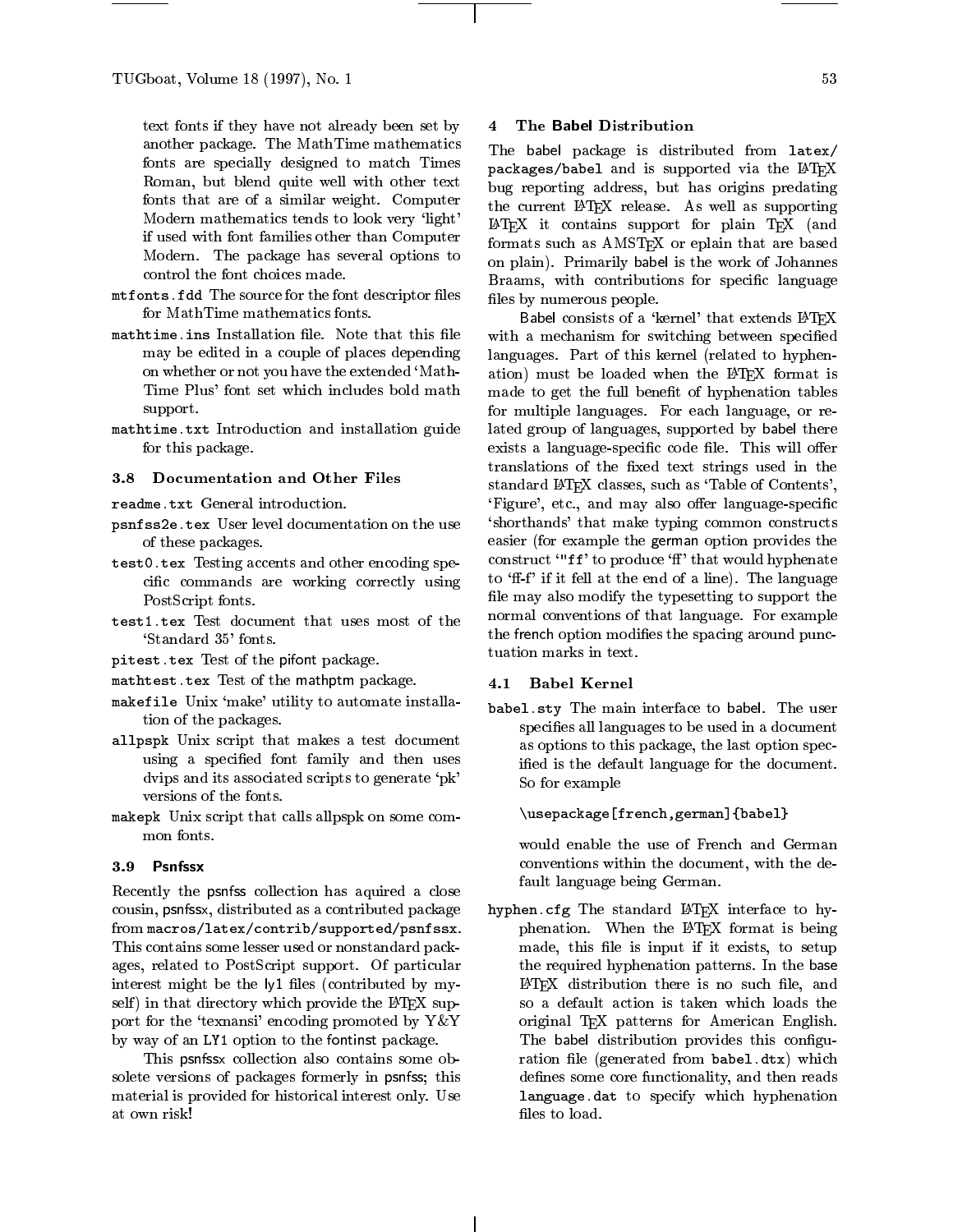- and the must complete the must be edited to specify the editor. which language hyphenation files to load, and the name of the external file which contains the hyphenation table for each such language (and optionally a second external file, typically containing hypenation exceptions). Note that hyphenation files *must* be specified here, and so loaded when the format is made. This is a restriction of the underlying T<sub>E</sub>X system. Documents using other languages not specied here may still be processed, and babel will translate any fixed text strings, but it will not be able to correctly hyphenate that language. A default hyphenation will be used (most likely English) which may or may not be suitable depending how far the language differs from English.
- switch.def This le is also generated from the same babel.dtx source. If babel is used as a package but was not used when the format was made, then the core functionality normally provided by hyphen.cfg will not be present. The package will detect this, and so input this file to provide the necessary definitions.

#### 4.2 Language-Specic Files

The implementation of the language-specific code for each language within babel is contained in files with extension '.1df' (language definition files). These are not directly input by the user, but specified as options to the babel package. Normally the option name is the same as the file name, except where noted below. Some similar languages or dialects are supported by the same external file, and some options are available in more than one name; such aliases are noted in parentheses in the list below.

Most languages also have a file with extension  $.$ sty; however this is just offered for compatibility with older versions of Babel and of IATEX, or for use with plain TFX based formats. In normal LATFX usage only the .1df file is used.

bahasa Support for the Bahasa language.

basque Support for the Basque language.3

breton Support for the Breton language.

catalan Support for the Catalan language.

croatian Support for the Croatian language.

czech Support for the Czech language.

danish Support for the Danish language.

dutch The dutch and africans. Options.

english The american (USenglish) and british (UKenglish) options. The option english refers to either British or American English, depending on the local installation.

esperant The esperanto option.

- estonian Support for the Estonian language.
- finnish Support for the Finnish language.
- frenchb Support for the French language (the corresponding options are french (frenchb) or francais. If the french option is used then frequencies will be used (from the GUTenburg  $\sim$ french package) if it is available.
- galician Support for the Galician language.
- germanb The austrian and german (germanb) options.
- kannada Support for the Indian language, Kannada.3

irish Support for the Irish Gaelic language.

- italian Support for the Italian language.
- lsorbian The lowersorbian option.
- magyar The magyar (hungarian) options.
- norsk Support for the Norwegian languages with  $\sim$ options norsk, nynorsk.
- polish Support for the Polish language.
- portuges The brazil (brazilian) and portuges (portuguese) options.
- romanian Support for the Romanian language.
- sanskrit Support for the Sanskrit language, transliterated to latin script.3
- scottish Support for the Scottish Gaelic language.
- slovak Support for the Slovakian language.
- slovene Support for the Slovenian language.
- spanish Support for the Spanish language.

swedish Support for the Swedish language.

- turkish Support for the Turkish language.
- usorbian The uppersorbian option.

welsh Support for the Welsh language

Babel version 3.6 sees the welcome (re)introduction of support for non-latin scripts. It is probably fair to say that this support is still more experimental than the support for latin scripts. One problem, not directly under babel 'control', is that the T<sub>E</sub>X encodings for Greek and Cyrillic (corresponding to T1 for European Latin scripts) have not yet been finalised or agreed. Currently babel uses two 'locally defined' encodings, LWN and LGR.

- greek The greek option, which utilises the `kd' Greek fonts.
- russianb The russian option, which utilises the `LH' fonts.

<sup>3</sup> Not in the current release, planned for babel 3.7.